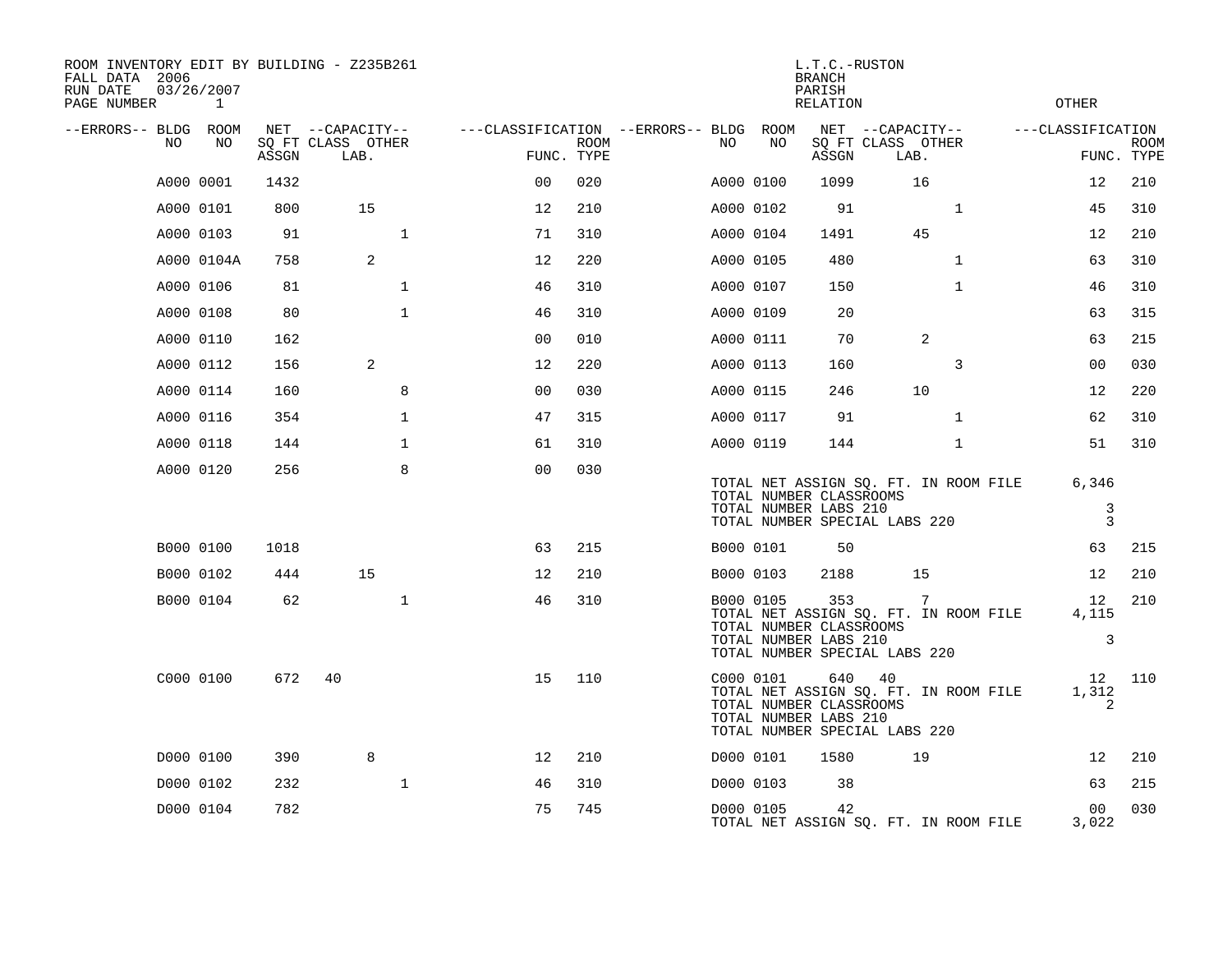| ROOM INVENTORY EDIT BY BUILDING - Z235B261<br>FALL DATA 2006<br>RUN DATE<br>PAGE NUMBER | 03/26/2007<br>2 |       |                                               |                                        |                    |           |           | L.T.C.-RUSTON<br><b>BRANCH</b><br>PARISH<br>RELATION      |                                                                                | <b>OTHER</b>                         |             |
|-----------------------------------------------------------------------------------------|-----------------|-------|-----------------------------------------------|----------------------------------------|--------------------|-----------|-----------|-----------------------------------------------------------|--------------------------------------------------------------------------------|--------------------------------------|-------------|
| --ERRORS-- BLDG ROOM<br>NO.                                                             | NO.             | ASSGN | NET --CAPACITY--<br>SQ FT CLASS OTHER<br>LAB. | ---CLASSIFICATION --ERRORS-- BLDG ROOM | ROOM<br>FUNC. TYPE | NO.       | NO        | ASSGN<br>TOTAL NUMBER CLASSROOMS<br>TOTAL NUMBER LABS 210 | NET --CAPACITY--<br>SQ FT CLASS OTHER<br>LAB.<br>TOTAL NUMBER SPECIAL LABS 220 | ---CLASSIFICATION<br>FUNC. TYPE<br>2 | <b>ROOM</b> |
| E000 0001                                                                               |                 | 108   |                                               | 0 <sub>0</sub>                         | 020                | E000 0101 |           | 472                                                       | 15                                                                             | 12                                   | 210         |
| E000 0102                                                                               |                 | 1245  | 15                                            | $12 \overline{ }$                      | 210                | E000 0103 |           | 620                                                       | 12                                                                             | 12                                   | 210         |
| E000 0105                                                                               |                 | 88    | $\mathbf{1}$                                  | 46                                     | 310                |           | E000 0106 | 106                                                       | $\mathbf{1}$                                                                   | 46                                   | 310         |
| E000 0107                                                                               |                 | 100   |                                               | 63                                     | 215                | E000 0108 |           | 102                                                       |                                                                                | 63                                   | 215         |
| E000 0109                                                                               |                 | 62    |                                               | 63                                     | 215                | E000 0110 |           | 1050<br>TOTAL NUMBER CLASSROOMS<br>TOTAL NUMBER LABS 210  | 40<br>TOTAL NET ASSIGN SQ. FT. IN ROOM FILE<br>TOTAL NUMBER SPECIAL LABS 220   | 65<br>3,845<br>3                     | 680         |
| F000 0100                                                                               |                 | 220   |                                               | 63                                     | 215                | F000 0101 |           | 1328                                                      | 14                                                                             | 12                                   | 210         |
| F000 0102                                                                               |                 | 108   |                                               | 63                                     | 215                | F000 0103 |           | 280                                                       | 14                                                                             | 12                                   | 210         |
| F000 0104                                                                               |                 | 2023  | 14                                            | 12                                     | 210                | F000 0105 |           | 72                                                        |                                                                                | 63                                   | 215         |
| F000 0106                                                                               |                 | 98    |                                               | 63                                     | 215                | F000 0107 |           | 54                                                        | $\overline{2}$                                                                 | 00                                   | 030         |
| F000 0108                                                                               |                 | 54    | 2                                             | 0 <sub>0</sub>                         | 030                | F000 0109 |           | 200                                                       | $\mathbf{1}$                                                                   | 46                                   | 310         |
| F000 0110                                                                               |                 | 349   | 8                                             | 12                                     | 210                |           | F000 0111 | 64<br>TOTAL NUMBER CLASSROOMS<br>TOTAL NUMBER LABS 210    | TOTAL NET ASSIGN SQ. FT. IN ROOM FILE<br>TOTAL NUMBER SPECIAL LABS 220         | 63<br>4,742<br>$\overline{4}$        | 215         |
| G000 0100                                                                               |                 | 1344  | 80                                            | 12                                     | 110                |           |           | TOTAL NUMBER CLASSROOMS<br>TOTAL NUMBER LABS 210          | TOTAL NET ASSIGN SQ. FT. IN ROOM FILE<br>TOTAL NUMBER SPECIAL LABS 220         | 1,344<br>$\mathbf{1}$                |             |
| H000 0100                                                                               |                 | 120   |                                               | 75                                     | 745                |           |           | TOTAL NUMBER CLASSROOMS<br>TOTAL NUMBER LABS 210          | TOTAL NET ASSIGN SQ. FT. IN ROOM FILE<br>TOTAL NUMBER SPECIAL LABS 220         | 120                                  |             |